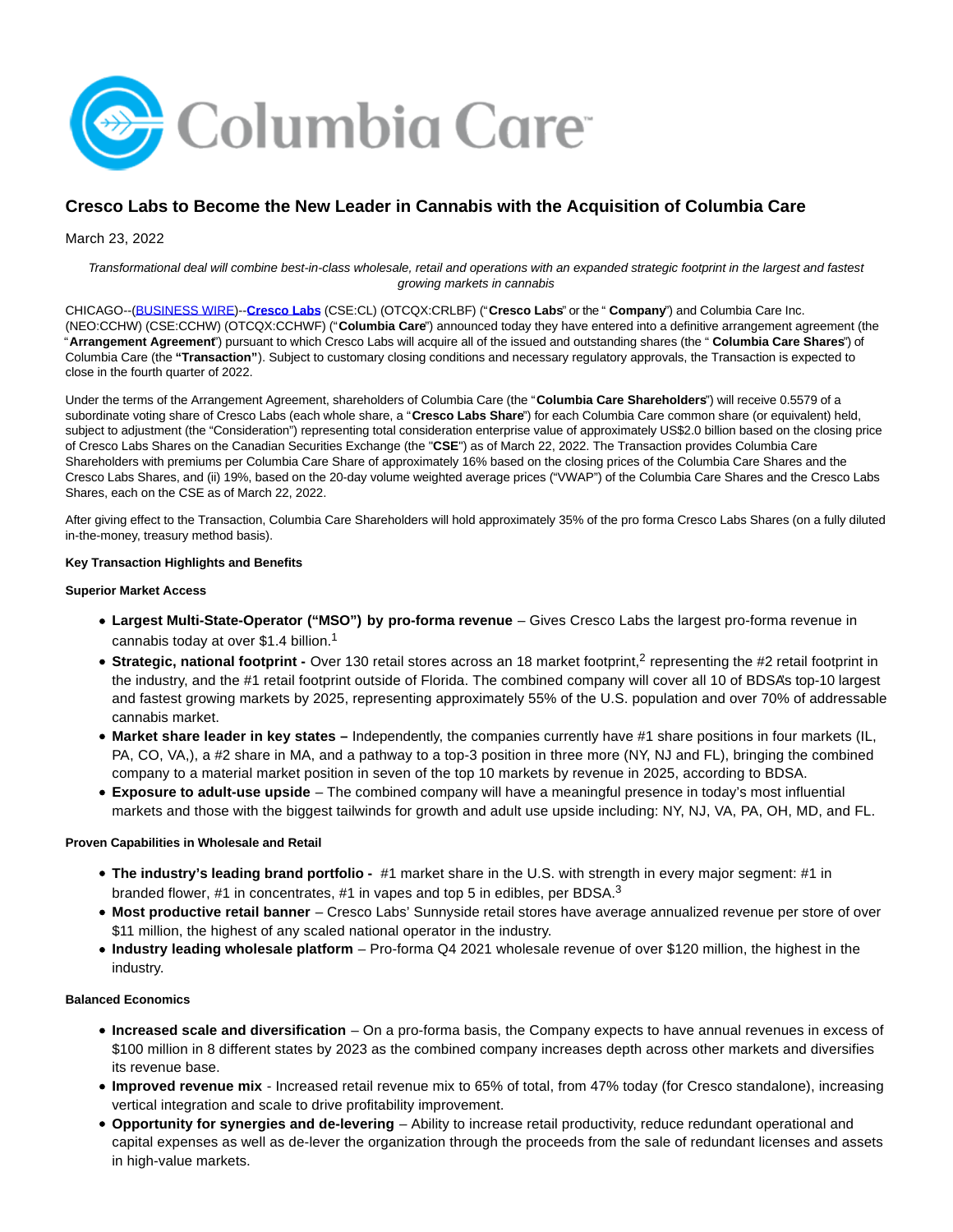#### **Management Commentary**

"We are incredibly excited to announce this transformative transaction today at a very important time in the development of this industry. This acquisition brings together two of the leading operators in the industry, pairing a leading footprint with proven operational, brand and competitive excellence. The combination is highly complementary and provides unmatched scale, depth, diversification and long-term growth. On a pro-forma basis, the combined Company will be the largest cannabis company by revenue, the number one wholesaler of branded cannabis products, and the largest nationwide retail footprint outside of Florida," said Charles Bachtell, CEO of Cresco Labs. "The combination of Cresco Labs and Columbia Care accelerates our journey to become the leader in cannabis in a way no other potential transaction could. We look forward to welcoming the incredible Columbia Care team to the Cresco Labs family. I couldn't be more excited about this enhanced platform and how it furthers the Cresco Labs Vision – to be the most important and impactful company in cannabis."

"Since our founding, our mission has been to deliver the best outcome for our stakeholders," said Nicholas Vita, CEO of Columbia Care. "In an evolving industry, the opportunities to better achieve our mission through consolidation led us to this historic moment. With Columbia Care's strategic national footprint in the most attractive markets and Cresco Labs' success in execution and incredibly popular brands, we will together create the most important - and the most investable - company in cannabis. Getting to know Charlie, his team, and the culture at Cresco Labs has given me a high level of confidence in the ability to successfully integrate Columbia Care and maximize the tremendous value of the combined footprint."

#### **Terms of the Transaction**

The Transaction will be effected by way of a plan of arrangement pursuant to the Business Corporations Act (British Columbia). The Transaction has been unanimously approved by the Boards of Directors of each of Cresco Labs and Columbia Care. Columbia Care Shareholders holding approximately 25% of the voting power of the issued and outstanding Columbia Care Shares have committed to enter into voting support agreements with Cresco Labs to vote in favor of the Transaction. After giving effect to the Transaction, Columbia Care Shareholders will hold approximately 35% of pro forma Cresco Labs Shares (on a fully diluted in-the-money, treasury method basis). The Consideration is subject to adjustment in the event that Columbia Care is required to issue shares in satisfaction of an earn-out payment for a prior acquisition, with the potential adjustment in proportion to the additional dilution from such potential issuance relative to Columbia Care's current fully diluted in-the-money outstanding shares. Additional details of the Transaction, including any adjustment to the Consideration, will be described in the management information circular and proxy statement (the "**Circular**") that will be mailed to Columbia Care Shareholders in connection with a special meeting of Columbia Care Shareholders (the "**Meeting**") expected to be held in the second quarter to approve the Transaction.

The Transaction has been unanimously approved by the Boards of Directors of each of Cresco Labs and Columbia Care. Columbia Care Shareholders holding approximately 25% of the voting power of the issued and outstanding Columbia Care Shares have committed to enter into voting support agreements with Cresco Labs to vote in favor of the Transaction. Certain Columbia Care Shareholders have also agreed to not transfer a significant portion of their resulting Cresco Labs Shares for up to an eight-month period following closing of the Transaction.

The Arrangement Agreement provides for certain customary provisions, including covenants in respect of non-solicitation of alternative transactions, a right to match superior proposals, a US\$65 million termination fee payable to Cresco Labs under certain circumstances.

The Transaction is subject to, among other things, receipt of the necessary approvals of the Supreme Court of British Columbia, the approval of two-thirds of the votes cast by Columbia Care Shareholders at the Special Meeting, receipt of the required regulatory approvals, including, but not limited, approval pursuant to the Hart–Scott–Rodino Antitrust Improvements Act, and other customary conditions of closing. Approval of Cresco Labs Shareholders is not required. Additional details of the Transaction will be provided in the Circular.

#### **Recommendation of the Columbia Care Board**

The Board of Directors of Columbia Care (the "**Columbia Care Board**") has unanimously determined, after receiving financial and legal advice and following the receipt of a unanimous recommendation of a special committee of independent directors (the "**Special Committee**"), that the Transaction is in the best interests of Columbia Care, and that, on the basis of the Fairness Opinions (as defined herein), that the Consideration to be received by the Columbia Care Shareholders is fair, from a financial point of view, to the Columbia Care Shareholders.

The Columbia Care Board unanimously recommends that Columbia Care Shareholders vote in favor of the resolution to approve the Transaction. The Columbia Care Board obtained a fairness opinion from Canaccord Genuity Corp. ("**Canaccord Genuity**") and an independent fairness opinion from ATB Financial Markets Inc., (the "**Fairness Opinions**"), each which provide that, as at the date of such respective opinion and based upon and subject to the assumptions, procedures, factors, limitations and qualifications set forth therein, the Consideration to be received by the Columbia Care Shareholders pursuant to the Transaction is fair, from a financial point of view, to the Columbia Care Shareholders.

#### **Financial and Legal Advisors**

Stoic Advisory Inc. and Solidum Capital Advisors are acting as financial advisor to Cresco Labs. A.G.P./Alliance Global Partners provided a fairness opinion to Cresco Labs' Board of Directors. Bennett Jones LLP is acting as Canadian legal advisor to Cresco Labs. Paul Hastings LLP is acting as US legal advisor to Cresco Labs.

Canaccord Genuity is acting as financial advisor to Columbia Care and provided a fairness opinion to the Columbia Care Board. Stikeman Elliott LLP is acting as Canadian legal advisor to Columbia Care. Foley Hoag LLP is acting as US legal advisor to Columbia Care.

#### **Conference Call and Investor Presentation**

Cresco Labs will host a conference call and webcast to discuss the financial results and the Arrangement Agreement this morning at 8:30am EST. The Company will provide prepared remarks followed by a Q&A session with Charles Bachtell, CEO of Cresco Labs, Dennis Olis, CFO of Cresco Labs, Greg Butler, CCO of Cresco Labs, and Nick Vita, CEO of Columbia Care. In addition, the Company has posted an investor presentation with key highlights of the transaction to its [investor website.](https://cts.businesswire.com/ct/CT?id=smartlink&url=https%3A%2F%2Finvestors.crescolabs.com%2Finvestors%2Fevents-and-presentations%2Fdefault.aspx&esheet=52616146&newsitemid=20220323005424&lan=en-US&anchor=investor+website&index=2&md5=17b2054c4ccb9b2db5f03708a71178f1)

**Dial-in**: 1-844-200-6205 (Toll Free), 1-646-904-5544 (US Local), +1 929-526-1599 (Other)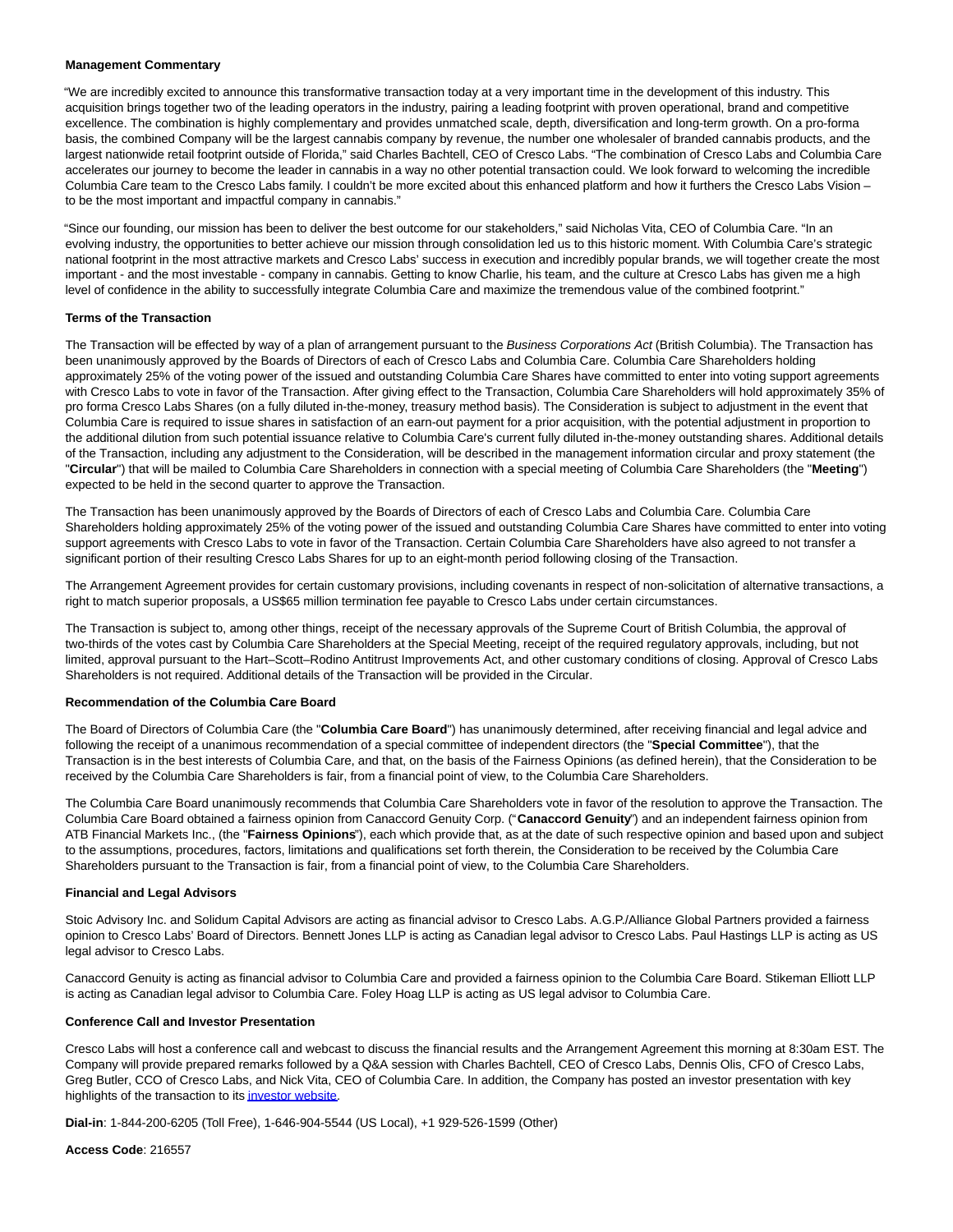Archived access to the webcast will be available for one year on the [Cresco Labs investor relations website.](https://cts.businesswire.com/ct/CT?id=smartlink&url=https%3A%2F%2Finvestors.crescolabs.com%2Finvestors%2Foverview%2Fdefault.aspx&esheet=52616146&newsitemid=20220323005424&lan=en-US&anchor=Cresco+Labs+investor+relations+website.&index=3&md5=ba5d6e6a64108f775a2f6be3e111476e)

#### **About Cresco Labs Inc.**

Cresco Labs is one of the largest vertically integrated multistate cannabis operators in the United States, with a mission to normalize and professionalize the cannabis industry. Employing a consumer-packaged goods ("CPG") approach, Cresco Labs is the largest wholesaler of branded cannabis products in the U.S. Its brands are designed to meet the needs of all consumer segments and comprised of some of the most recognized and trusted national brands, including Cresco, High Supply, Mindy's Edibles, Good News, Remedi, Wonder Wellness Co. and FloraCal Farms. Sunnyside, Cresco Labs' national dispensary brand, is a wellness-focused retailer created to build trust, education and convenience for both existing and new cannabis consumers. Recognizing that the cannabis industry is poised to become one of the leading job creators in the country, Cresco Labs operates the industry's largest Social Equity and Educational Development initiative, SEED, which was established to ensure that all members of society have the skills, knowledge and opportunity to work and own businesses in the cannabis industry. Learn more about Cresco Labs at [www.crescolabs.com.](https://cts.businesswire.com/ct/CT?id=smartlink&url=http%3A%2F%2Fwww.crescolabs.com&esheet=52616146&newsitemid=20220323005424&lan=en-US&anchor=www.crescolabs.com&index=4&md5=608af7f75bbe6f8d20f531b3099baa64) For Cresco Labs downloadable B-roll [click here.](https://cts.businesswire.com/ct/CT?id=smartlink&url=https%3A%2F%2Fvimeo.com%2F691133088&esheet=52616146&newsitemid=20220323005424&lan=en-US&anchor=click+here&index=5&md5=b5fedd5ffd31057e250e9406aa9e2513)

Facebook: [Cresco Labs](https://cts.businesswire.com/ct/CT?id=smartlink&url=https%3A%2F%2Fwww.facebook.com%2FCrescoLabsOfficial&esheet=52616146&newsitemid=20220323005424&lan=en-US&anchor=Cresco+Labs&index=6&md5=ec8831ff8f627e1716743afce82c2fb9) Instagram: [Cresco Labs](https://cts.businesswire.com/ct/CT?id=smartlink&url=https%3A%2F%2Fwww.instagram.com%2Fcrescolabs%2F%3Fhl%3Den&esheet=52616146&newsitemid=20220323005424&lan=en-US&anchor=Cresco+Labs&index=7&md5=f3578f8399593fadd65c47ff4ae66d01) Twitter: [Cresco Labs](https://cts.businesswire.com/ct/CT?id=smartlink&url=https%3A%2F%2Ftwitter.com%2Fcrescolabs%3Flang%3Den&esheet=52616146&newsitemid=20220323005424&lan=en-US&anchor=Cresco+Labs&index=8&md5=541e4d046cd3084f7bebd91dfc9337f3)

#### **About Columbia Care**

Columbia Care is one of the largest and most experienced cultivators, manufacturers and providers of cannabis products and related services, with licenses in 18 U.S. jurisdictions and the EU. Columbia Care operates 131 facilities including 99 dispensaries and 32 cultivation and manufacturing facilities, including those under development. Columbia Care is one of the original multi-state providers of medical cannabis in the U.S. and now delivers industry-leading products and services to both the medical and adult-use markets. In 2021, the company launched Cannabist, its new retail brand, creating a national dispensary network that leverages proprietary technology platforms. The company offers products spanning flower, edibles, oils and tablets, and manufactures popular brands including Seed & Strain, Triple Seven, gLeaf, Classix, Press, Amber and Platinum Label CBD. For more information on Columbia Care, please visit [www.col-care.com.](https://cts.businesswire.com/ct/CT?id=smartlink&url=http%3A%2F%2Fwww.col-care.com&esheet=52616146&newsitemid=20220323005424&lan=en-US&anchor=www.col-care.com&index=9&md5=4a13b21a8ea4902d73ef99c0af0f45ee)

## **Additional Information and Where to Find It**

In connection with the proposed transaction, Columbia Care will file a management information circular and proxy statement on Schedule 14A containing important information about the proposed transaction and related matters. Additionally, Columbia Care and Cresco Labs will file other relevant materials in connection with the proposed transaction with applicable securities regulatory authorities. Investors and security holders of Columbia Care are urged to carefully read the entire management information circular and proxy statement (including any amendments or supplements to such documents) when such document becomes available before making any voting decision with respect to the proposed transaction because they will contain important information about the proposed transaction and the parties to the transaction. The Columbia Care management information circular and proxy statement will be mailed to Columbia Care shareholders, as well as be accessible on the EDGAR and SEDAR profile of Columbia Care.

Investors and security holders of Columbia Care will be able to obtain a free copy of the management information circular and proxy statement, as well as other relevant filings containing information about Columbia Care and the proposed transaction, including materials that will be incorporated by reference into the management information circular and proxy statement, without charge, at the Securities and Exchange Commission's (the "SEC") website [\(www.sec.gov\)](https://cts.businesswire.com/ct/CT?id=smartlink&url=http%3A%2F%2Fwww.sec.gov&esheet=52616146&newsitemid=20220323005424&lan=en-US&anchor=www.sec.gov&index=10&md5=0831c8de35bb7c6049503c7dd2517645) or from Columbia Care by going to Columbia Care's Investor Relations page on its website at [https://ir.col-care.com/.](https://cts.businesswire.com/ct/CT?id=smartlink&url=https%3A%2F%2Fir.col-care.com%2F&esheet=52616146&newsitemid=20220323005424&lan=en-US&anchor=https%3A%2F%2Fir.col-care.com%2F&index=11&md5=9ce05bb56ff9b63df9b50ab565288788)

#### **Participants in the Solicitation**

Columbia Care and certain of its respective directors, executive officers and employees may be deemed to be participants in the solicitation of Columbia Care proxies in respect of the proposed transaction. Information regarding the persons who may, under SEC rules, be deemed participants in the solicitation of proxies to Columbia Care shareholders in connection with the proposed transaction will be set forth in the Columbia Care management information circular and proxy statement for the proposed transaction when available. Other information regarding the participants in the Columbia Care proxy solicitation and a description of their direct and indirect interests in the proposed transaction, by security holdings or otherwise, will be contained in such management information circular and proxy statement and other relevant materials to be filed with the SEC in connection with the proposed transaction. Copies of these documents may be obtained, free of charge, from the SEC or Columbia Care as described in the preceding paragraph.

#### **Forward Looking Statements**

This press release contains "forward-looking information" within the meaning of applicable Canadian securities legislation and may also contain statements that may constitute "forward-looking statements" within the meaning of the safe harbor provisions of the United States Private Securities Litigation Reform Act of 1995. These forward-looking statements relate to each party's expectations or forecasts of business, operations, financial performance, prospects, and other plans, intentions, expectations, estimates, and beliefs and include statements regarding Cresco Labs and Columbia Care's expected financial performance, the combined operations and prospects of Cresco Labs and Columbia Care, the current and projected market and growth opportunities for the combined company, and the timing and completion of the transaction, including all the required conditions thereto. Words such as "expects", "continue", "will", "anticipates" and "intends" or similar expressions are intended to identify forwardlooking statements. These forward-looking statements are based on Cresco Labs and Columbia Care's current projections and expectations about future events and financial trends that they believe might affect their financial condition, results of operations, prospects, business strategy and financial needs, and on certain assumptions and analysis made by each party in light of the experience and perception of historical trends, current conditions and expected future developments and other factors each party believes are appropriate. Forward looking information and statements involve and are subject to assumptions and known and unknown risks, uncertainties, and other factors which may cause actual events, results, performance, or achievements to be materially different from future events, results, performance, and achievements expressed or implied by forward looking information and statements herein, including, without limitation, the risks discussed under the heading "Risk Factors" in Cresco Labs Annual Report on Form 40-F for the year ended December 31, 2020, as amended, filed with the with the SEC on EDGAR, Columbia Care's Form 10 dated February 15, 2022, filed with the with the SEC on EDGAR and other documents filed by Cresco Labs and Columbia Care with Canadian and U.S. securities regulatory authorities on SEDAR and EDGAR, respectively. Although Cresco Labs and Columbia Care believe that any forward-looking information and statements herein are reasonable, in light of the use of assumptions and the significant risks and uncertainties inherent in such